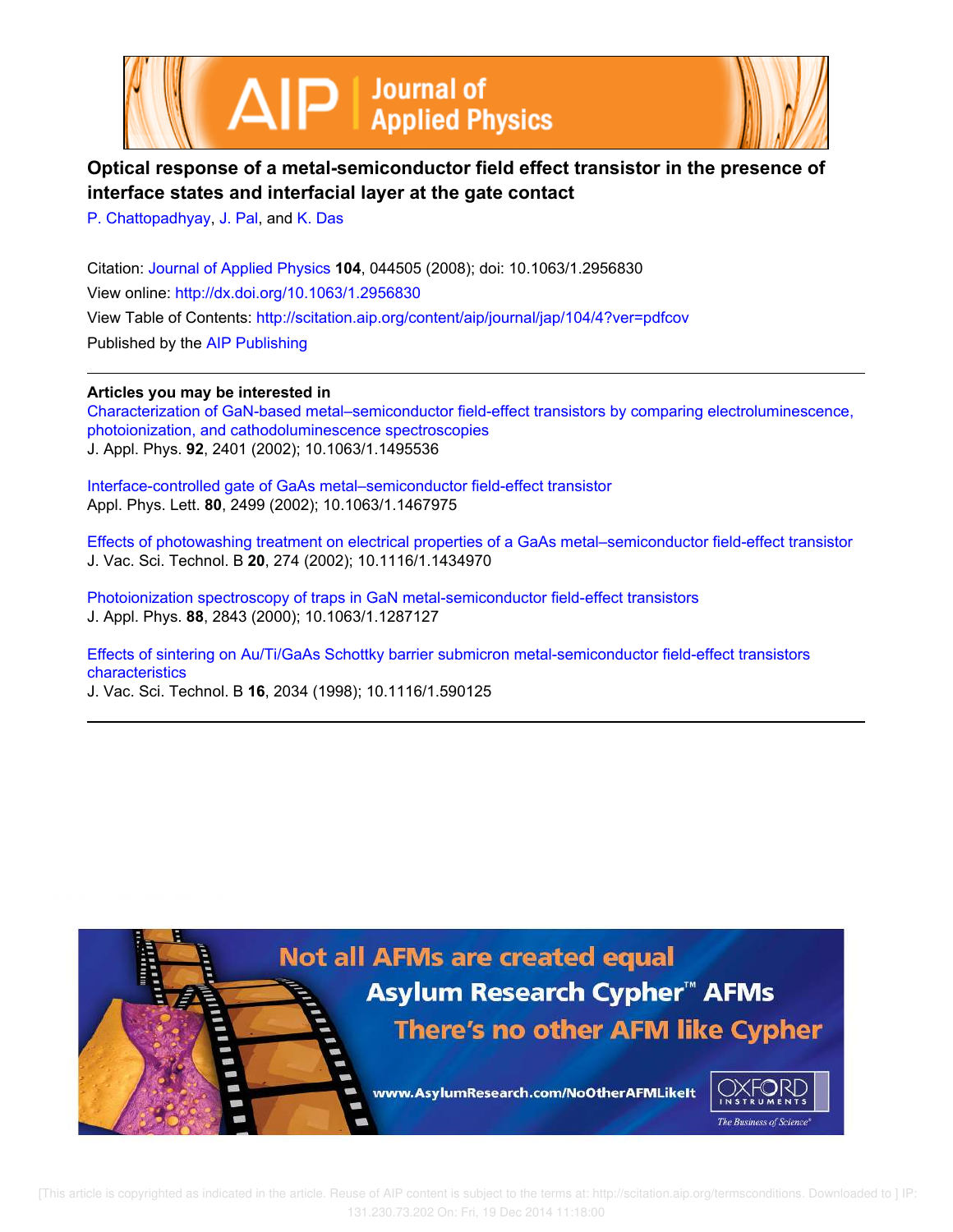#### JOURNAL OF APPLIED PHYSICS 104, 044505 (2008)

# **Optical response of a metal-semiconductor field effect transistor in the presence of interface states and interfacial layer at the gate contact**

P. Chattopadhyay, $^{1,a)}$  J. Pal, $^1$  and K. Das<sup>2</sup>

<sup>1</sup>*Department of Electronic Science, University of Calcutta, 92 A.P.C. Road, Kolkata-700 009, India* <sup>2</sup>*University Science Instrumentation Centre, University of Calcutta, 92 A.P.C. Road, Kolkata-700 009, India*

Received 15 February 2008; accepted 14 May 2008; published online 22 August 2008-

A simple analytical model on the electrical characteristics of a metal-semiconductor field effect transistor under optical illumination has been proposed by considering the inherent effects of interface states and interfacial layer at the gate-channel interface. The drain current of the device under optical illumination has been studied by treating optically generated carriers within the framework of a model that concerns arbitrary charge distribution in the channel region. It has been found that for a metal of relatively higher work function acting as the gate contact of the device, the drain current increases with increasing interface state density. An expression for the threshold voltage of the device has been derived and its dependence on the interface state density has been studied. It has been found that both the channel current and threshold voltage of the device increase appreciably under illuminated condition. © *2008 American Institute of Physics*. [DOI: 10.1063/1.2956830]

### **I. INTRODUCTION**

Metal-semiconductor field effect transistors (MESFETs) have been the subject of a number of investigations in recent years.<sup>1–5</sup> The optical sensitivity exhibited by these devices makes them attractive for application as optical field effect transistors.<sup>6–11</sup> The theoretical investigations in Refs.  $7-9$ and 11 assume an idealistic situation of an intimate gate contact. Though this assumption allows a great deal of mathematical simplification in the theoretical modeling of MES-FETs, it leads to several constraints in interpreting the experimental results of practical MESFET structures. For instance, the temperature dependence of the threshold voltage of GaAs MESFET cannot be interpreted on the basis of a model suited for ideal MESFET structures having intimate metal-semiconductor contact at the gate. In fact, the presence of various nonidealities such as an interfacial oxide layer, interface fixed charges, and interface states at the gate contact makes the analysis of the electrical characteristics of such devices quite involved. The effect of the presence of the above nonidealities has been considered in our previous publications.<sup>12,13</sup> It has been shown that the temperature dependence of the threshold voltage can be adequately explained if such nonidealities are considered in the evaluation scheme. The main objective of the present work is to explore the optical response of a MESFET by developing a simple theoretical model applicable to devices having a thin interfacial insulating layer and interface states at the gate contact.

In Sec. II of the paper, an expression for the space charge density in the channel of the device has been derived when the device is illuminated by light of a given wavelength. The functional form for the dc channel current under the illumination has been derived in Sec. III. The relations connecting the depletion layer width with various optical parameters and the scheme for numerical evaluations of the dc channel current are presented in Sec. IV. An expression for the threshold voltage of the device has been derived in Sec. V. The important results of the study are discussed in Sec. VI.

#### **II. CHANNEL SPACE CHARGE DENSITY**

The physical structure and the energy band diagram at the gate-channel contact of a MESFET under illumination are shown in Figs.  $1(a)$  and  $1(b)$ , respectively. In the figure, *L* represents the length of the channel, *a* is the channel thickness,  $V_d$  is the drain voltage,  $V_g$  is the gate voltage,  $V_l$  is the photovoltage developed across the gate-channel interface,  $\phi_m$  is the work function of the metal,  $\chi$  is the electron affinity of the semiconductor,  $\delta$  is the thickness of the interfacial insulating layer,  $\Delta$  is the potential drop across the interfacial layer,  $qV_n$  is the energy difference between the Fermi level and the conduction band bottom in the bulk, and other terms have their usual meaning.

The space charge density and the electric field in the channel of the device can be obtained using Poisson's equation

$$
d^2\psi/dy^2 = -\rho/\varepsilon_s,\tag{1}
$$

where the *y*-direction (positive downward relative to the surface) is perpendicular to the channel (the *x*-direction) with the origin located at the gate edge near the source end. Since the device is illuminated by light, the electron-hole pairs are generated in the semiconductor due to optical absorption. The excess electrons in the depletion region diffuse into the channel region leading to an increase in the electron concentration, while the holes add up with positively charged donors and modify the depletion layer space charge density. Now, for a photon flux  $\phi$ , the excess carrier density may be given by  $\phi \alpha \tau \exp(-\alpha y)$ ,<sup>8</sup> where  $\alpha$  is the absorption coefficient of the material and  $\tau$  is the lifetime of the carriers. Accordingly, the space charge density in the semiconductor

Electronic mail: pcelc@caluniv.ac.in.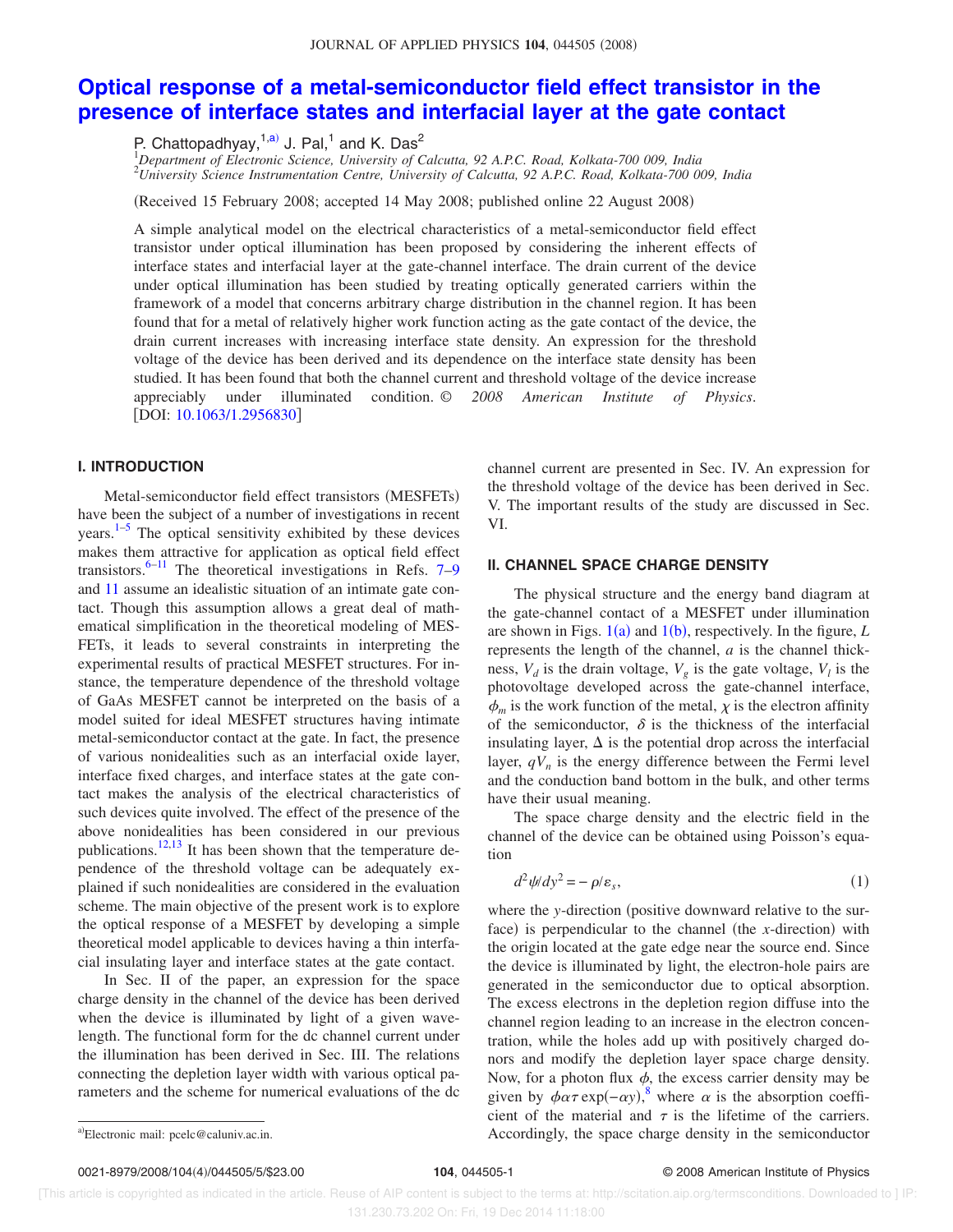

 $(B)$ 

FIG. 1. Cross-sectional view of a MESFET (a) under optical illumination and (b) the corresponding energy band diagram at the gate-channel contact of the device.

would be the sum of the charge densities due to donor impurities and optically generated holes given by

$$
\rho(y) = q(N_d + \phi \alpha \tau e^{-\alpha y})
$$
\n(2)

Equation  $(1)$  can be integrated in a manner described in Ref. 13, which yields

$$
(d\psi dy)^{2}/2 = -\int_{0}^{\psi} [q(N_d + \phi \alpha \tau e^{-\alpha y})/\varepsilon_s] d\psi.
$$
 (3)

The second integral in the above equation has to be evaluated numerically since  $\psi$  is an implicit function of *y*. However, when the term  $e^{-\alpha y}$  is not changing appreciably over the depletion region, it can be taken outside the integral, and Eq.  $\overline{(3)}$  can be readily integrated with the sign convention<sup>14</sup> so that the surface potential would be negative for upward band bending. Using this approximation and considering the upper limit for the surface potential to be  $\psi = -\psi_s$  at *y*=0, the electric field at the source end can be obtained by evaluating the integral in Eq.  $(3)$  as

$$
E_s(y_1) = -d\psi/dy = -[(2qN_d\psi_s + 2q\phi\alpha\tau e^{-\alpha y_1}\psi_s)/\varepsilon_s]^{1/2},
$$
\n(4)

where  $y_1$  is the depletion layer width at the source end. Now, using the above expression for the electric field and applying the Gauss's law, one readily obtains the space charge at the source end as

$$
Q_{sc}(y_1) = -\varepsilon_s E_s(y_1) = (2q\varepsilon_s N_d \psi_s + 2q \phi \alpha \tau \varepsilon_s e^{-\alpha y_1} \psi_s)^{1/2}.
$$
\n(5)

Similar expressions for the electric field and space charge density at the drain end can be derived as

$$
E_s(y_2) = -\left\{ (2qN_d(\psi_s + V_d) + 2q\phi\alpha\tau e^{-\alpha y_2}(\psi_s + V_d)) / \varepsilon_s \right\}^{1/2}
$$
\n(6)

and

$$
Q_{sc}(y_2) = -\varepsilon_s E_s(y_2) = \{2q\varepsilon_s N_d(\psi_s + V_d) + 2q\phi\alpha\tau\varepsilon_s e^{-\alpha y_2}(\psi_s + V_d)\}^{1/2},\tag{7}
$$

where  $y_2$  is the depletion layer width at the drain end.

The expression for the space charge density can also be obtained in another form by integrating Eq.  $(2)$  with *y* as

$$
Q_{sc}(h) = q \int_0^h (N_d + \phi \alpha \tau e^{-\alpha y}) dy = qN_d h - q\phi \tau (e^{-\alpha h} - 1),
$$
\n(8)

where *h* is the depletion layer width at any point *x* along the channel. An equation can be established for the determination of *h* at any point *x* by writing the expression  $Q_{\rm sc}$  in terms of  $h$  and equating the same with Eq.  $(8)$  as

$$
qN_d h - q\phi\tau(e^{-\alpha h} - 1) = [2q\varepsilon_s \{\psi_s + V(x)\} \{N_d
$$
  
+  $\phi \alpha \tau e^{-\alpha h} \}]^{1/2}.$  (9)

At the source end, the above equation can be written as

$$
qN_d y_1 - q\phi\tau(e^{-\alpha y_1} - 1) = [2q\varepsilon_s \psi_s (N_d + \phi\alpha\tau e^{-\alpha y_1})]^{1/2}.
$$
\n(10)

Equation  $(10)$  enables one to calculate  $y_1$  for known values of  $\psi_s$  and other system parameters. Similarly, an equation involving the depletion layer width at the drain end can be derived by replacing *h* by  $y_2$  in Eq. (9) as

$$
qN_d y_2 - q\phi\tau(e^{-\alpha y_2} - 1) = \{2qe_s N_d(\psi_s + V_d) + 2qe_s\phi\alpha\tau e^{-\alpha y_2}(\psi_s + V_d)\}^{1/2},
$$
\n(11)

where  $V_d$  is the drain voltage.

#### **III. THE CHANNEL CURRENT: FUNCTIONAL FORM**

Since the charge density in Eq.  $(2)$  is no longer a uniform distribution in the presence of an external illumination, the evaluation of the channel current of the device on the basis of our previous approach<sup>12,13</sup> for uniform doping distribution does not apply here. A general approach for estimating the drain current for an arbitrary charge distribution has been discussed by Sze. $14$  The same approach has been adopted in the present case, and an expression for the drain current has been derived as

$$
I_d = (2Z\mu/\epsilon_s L) \int_{y_1}^{y_2} {\ Q(a) - Q(h)} h \rho(h) dh, \qquad (12)
$$

where

 [This article is copyrighted as indicated in the article. Reuse of AIP content is subject to the terms at: http://scitation.aip.org/termsconditions. Downloaded to ] IP: 131.230.73.202 On: Fri, 19 Dec 2014 11:18:00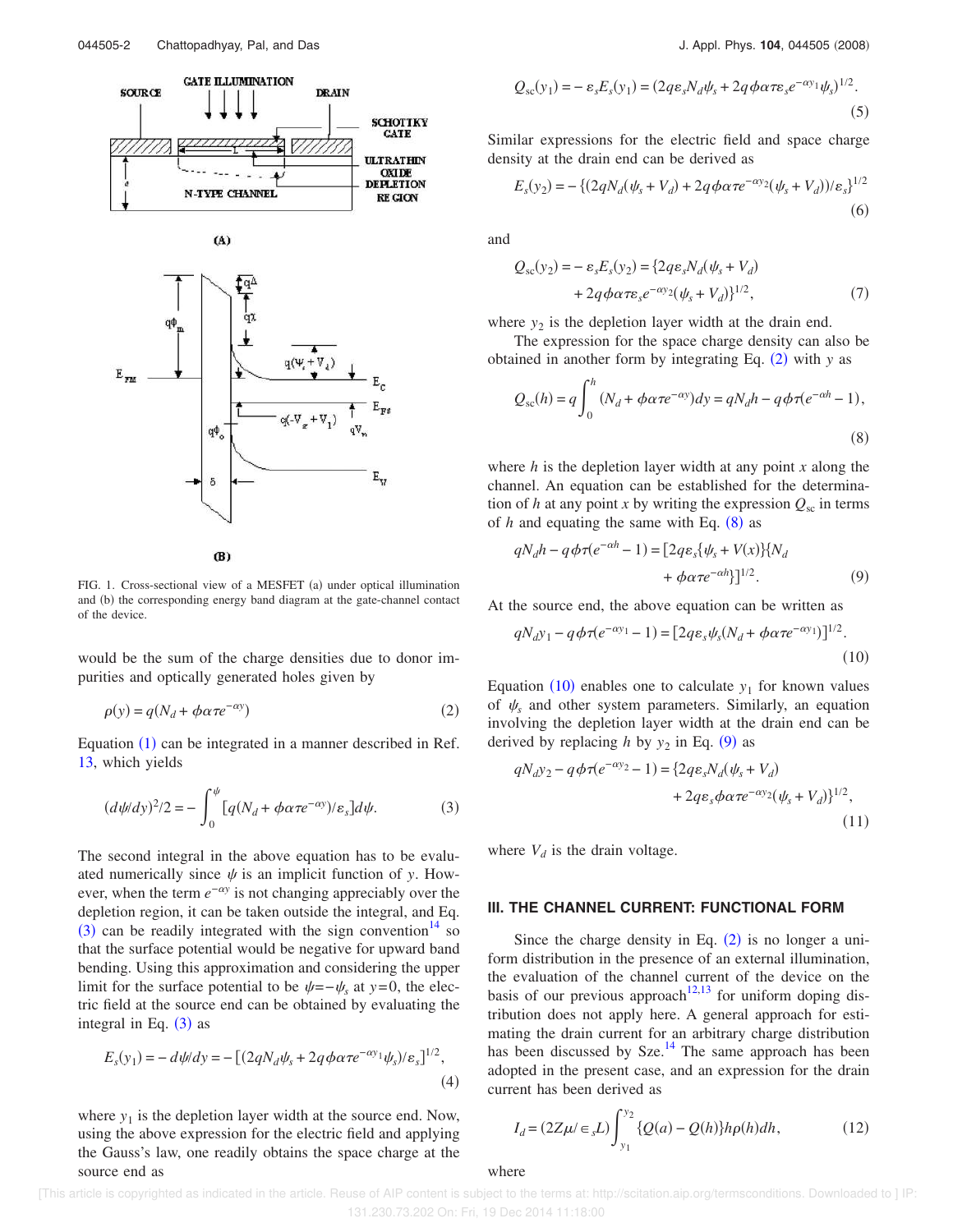$$
Q(a) = \int_0^a q(N_d + \phi \alpha \tau e^{-\alpha y}) dy = qN_d a - q\phi \tau (e^{-\alpha a} - 1),
$$
  
(13)  

$$
Q(h) = \int_0^h q(N_d + \phi \alpha \tau e^{-\alpha y}) dy = qN_d h - q\phi \tau (e^{-\alpha h} - 1)
$$
  
(14)

are the quantities modified in the presence of optical illumination. Now, with the help of Eqs.  $(12)$ – $(14)$ , an expression for the drain current can be obtained as

$$
I_d = 2\mu Z \left[ Q(a)(I_1 + I_2) - q^2 N_d^2 I_3 + q^2 N_d \phi \tau I_4 - q^2 N_d \phi \tau \alpha I_5 + q^2 \phi^2 \tau^2 \alpha I_6 \right] / \varepsilon_s L,
$$
\n(15)

where

$$
I_1 = (y_2^2 - y_1^2)/2,
$$
  
\n
$$
I_2 = -[y_2 e^{-\alpha y_2} - y_1 e^{-\alpha y_1} + (e^{-\alpha y_2} - e^{-\alpha y_1})/\alpha]/\alpha,
$$
  
\n
$$
I_3 = (y_2^3 - y_1^3)/3,
$$
  
\n
$$
I_4 = I_2 - I_1,
$$
  
\n
$$
I_5 = -[y_2^2 e^{-\alpha y_2} - y_1^2 e^{-\alpha y_1} - 2I_2]/\alpha,
$$
  
\n
$$
I_6 = -[y_2 e^{-2\alpha y_2} - y_1 e^{-2\alpha y_1} + (e^{-2\alpha y_2} - e^{-2\alpha y_1})/2\alpha]/2\alpha - I_2
$$

The channel current given by Eq.  $(15)$  can be calculated as a function of drain and gate voltages if the depletion layer widths  $y_1$  and  $y_2$  are explicitly known as functions of drain and gate voltages, respectively.

### **IV. EVALUATION OF THE DEPLETION LAYER WIDTH AND THE CHANNEL CURRENT**

Since an interfacial layer is considered, the method of evaluation of the depletion layer widths  $y_1$  and  $y_2$  is similar to that of Schottky contacts having interfacial imperfection such as interfacial layer, interface states, and fixed charges. $12,13$  The evaluation procedure requires consideration of the energy band diagram, Gauss's law, and the charge neutrality condition at the gate-channel contact. Following our previous approach in the above references, we find correlations between various system parameters of a nonideal MESFET structure given by

$$
\Phi_m - \chi - \Psi_s + V_g - V_l - V_n = \delta Q_{sc}(y_1) + Q_{it1} + Q_f\}/\varepsilon_i
$$
\n(16)

at the source end and

$$
\Phi_m - \chi - \Psi_s + V_d + V_g - V_l - V_n = \delta \{Q_{sc}(y_2) + Q_{it2} + Q_f\} / \varepsilon_i
$$
\n
$$
(17)
$$

at the drain end. In the above two equations  $Q_f$  is the insulator fixed charge density, and  $Q_{it1}$  and  $Q_{it2}$  that represent the interface trapped charge densities at the source and drain ends, respectively, can be estimated using appropriate interface state model<sup>15,16</sup> as





FIG. 2. The channel current vs drain voltage characteristics of a silicon MESFET for different values of gate voltage under dark and illuminated conditions. The continuous line curves represent the characteristics under dark condition. The dashed line curves represent the characteristics under illumination. Parametric values:  $E_g = 1.12$  eV,  $\phi_m = 5.2$  eV,  $\chi = 4.05$  eV,  $\phi_0 = 0.3$  eV,  $N_d = 5 \times 10^{15}$  cm<sup>-3</sup>,  $N_f = 10^{11}$  cm<sup>-2</sup>,  $\delta = 10^{-7}$  cm,  $\varepsilon_l = 8.854$  $\times 10^{-14}$  F cm<sup>-1</sup>,  $D_{it} = 10^{11}$  cm<sup>-2</sup> eV<sup>-1</sup>,  $Z = 10^{-4}$  cm,  $A = 10^{-4}$  cm<sup>2</sup>,  $\mu$  $=1500 \text{ cm}^2 \text{ V}^{-1} \text{ s}^{-1}$ ,  $L=3\times10^{-4} \text{ cm}$ ,  $\tau=5\times10^{-4} \text{ s}$ ,  $\Phi=2\times10^{14} \text{ cm}^{-2} \text{ s}^{-1}$ ,  $\alpha = 10^5$  cm<sup>-1</sup>, and *T*=300 K.

$$
Q_{it1} = -q^2 D_{it}(E_g - \phi_o - \Psi_s - V_n),
$$
\n(18)

$$
Q_{\rm i12} = -q^2 D_{\rm it} (E_g - \phi_o - \Psi_s - V_d - V_n), \qquad (19)
$$

where  $\phi_0$  is the neutral level. Equations (16) and (17) can be written in more explicit forms by using Eqs.  $(5)$ ,  $(7)$ ,  $(18)$ , and  $(19)$  as

$$
\Phi_m - \chi - \Psi_s + V_g - V_l - V_n = \delta \{2q\varepsilon_s \psi_s (N_d + \phi \alpha \tau e^{-\alpha y_1})\}^{1/2} - q^2 D_{\text{it}}(E_g - \phi_o - \Psi_s - V_n) + Q_f V \varepsilon_i
$$
\n(20)

and

.

$$
\Phi_m - \chi - \Psi_s - V_d + V_g - V_l - V_n = \delta[\{2q\varepsilon_s(N_d + \phi \alpha \tau e^{-\alpha y_2}) (\psi_s + V_d)\}^{1/2} - q^2 D_{it}(E_g - \phi_o - \Psi_s - V_d - V_n) + Q_f/\varepsilon_i,
$$
\n(21)

The values of  $y_1$  and  $y_2$  can be solved numerically as a function of  $V_d$  using Eqs.  $(10)$ ,  $(11)$ ,  $(20)$ , and  $(21)$  for different values of  $V_g$ ,  $D_{it}$ , and  $\phi$  and may be substituted in Eq. (15) to obtain the channel current. However, it may be mentioned here that the photovoltage developed across the gate-channel interface drives a photocurrent to the gate leading to a leakage of photocarriers. Such a loss of photocarriers reduces the drain current of the device under optical illumination. Therefore, to get a maximum effect of illumination on the channel current, one may seek the photovoltage to be negligibly small. Such a condition has been examined in order to compare the dc channel characteristics of the device under the dark and illuminated conditions. The results are illustrated in Figs. 2–4 for silicon MESFET.

 [This article is copyrighted as indicated in the article. Reuse of AIP content is subject to the terms at: http://scitation.aip.org/termsconditions. Downloaded to ] IP: 131.230.73.202 On: Fri, 19 Dec 2014 11:18:00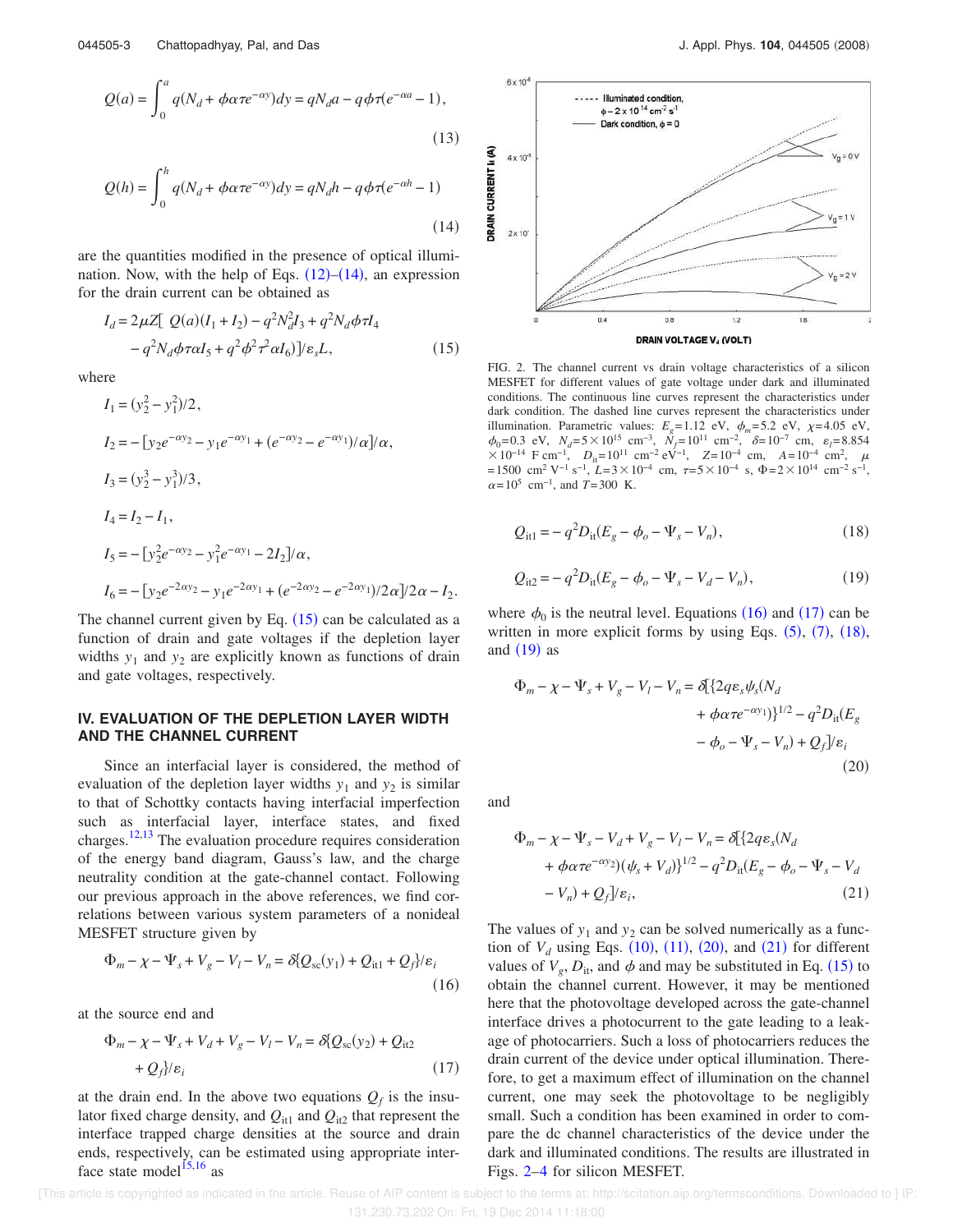

FIG. 3. The channel current vs drain voltage characteristics of a silicon MESFET for different values of interface state density under dark and illuminated conditions. The values of the parameters are the same as in Fig. 2.

#### **V. THRESHOLD VOLTAGE**

The threshold voltage of the device under illumination is the gate voltage for which the channel current just approaches zero, i.e., when  $y_2 = a$ . An expression for the threshold voltage can be readily derived from Eq.  $(21)$  as

$$
V_{\text{th}} = \Phi_m - \chi - (\Psi_s + V_d)|_{y_2 = a} + V_g - V_n - V_l - \delta[q\{N_d a - \phi \tau(e^{-\alpha a} - 1)\} - qD_{\text{it}}(E_g - \phi_o - \Psi_s - V_d - V_n) + Q_f] / \varepsilon_i.
$$
\n(22)

It is apparent from the above equation that to have a complete mathematical form for the threshold voltage, the functional form for the term  $(\Psi_s + V_d)|_{y_2=a}$  is to be derived. An expression for this term can be derived by substituting  $y_2$  $=a$  in Eq. (11) given by

$$
(\psi_s + V_d)|_{y_2 = a} = \frac{\{q[N_d a - \phi \tau (e^{-\alpha a} - 1)]\}^2}{2q\varepsilon_s (N_d + \phi \alpha \tau e^{-\alpha a})}.
$$
 (23)

With the help of Eqs.  $(22)$  and  $(23)$ , one readily obtains



FIG. 4. The square root of the channel current vs gate voltage plots of a silicon MESFET for different values of interface state density under dark and illuminated conditions. The values of the parameters are same as in Fig.  $\mathcal{D}$ 



FIG. 5. Variation of the threshold voltage of a silicon MESFET as a function of interface state density under dark and illuminated conditions. The value of the photon flux has been considered to be  $\Phi = 10^{15}$  cm<sup>-2</sup> s<sup>-1</sup>. The values

of the remaining parameters are same as used in Fig. 2.

$$
V_{\text{th}} = -\left[V_{bi} - V_{T1}^2 / V_{T2} - V_l + \delta C_2 V_{T1} / \varepsilon_i\right] / C_2,\tag{24}
$$

where  $V_{T1} = q\{N_d a - \phi \tau (e^{-\alpha a} - 1)\}, V_{T2} = 2q\varepsilon_s (N_d + \phi \alpha \tau e^{-\alpha a}),$ and  $C_2 = \varepsilon_i / (\varepsilon_i + q^2 \delta D_{it})$ . The threshold voltage  $V_{th}$  is calculated using Eq. (24) for silicon MESFET for different values of interface state density assuming  $V_l$  to be negligibly small. The results are illustrated in Fig. 5.

#### **VI. DISCUSSION**

The analytical expression for the drain current derived in Sec. III  $[Eq. (15)]$  is a function of optically controllable parameters such as  $\alpha$ ,  $\phi$ ,  $y_1$ , and  $y_2$ . The parameters  $y_1$  and  $y_2$ are light sensitive through the surface potential  $\Psi_s$ . Accordingly, the channel current varies when the device is illuminated by light of appropriate wavelength. Figure 2 shows the  $I_d$ - $V_d$  characteristics of silicon MESFET for different values of  $V_g$  under illuminated and dark conditions. The extent to which the channel current is changed under illuminated condition can be easily understood by comparing the dark characteristics for a particular value of the gate voltage *V<sup>g</sup>* . As evident from the figure, the channel current exhibits usual variation with respect to drain and gate voltages under dark condition, but when the device is illuminated, the current increases significantly. Such an increase in the current is due to optically generated carriers in the channel region.

The effects of interface states on the channel current under dark and illuminated conditions are shown in Fig. 3. The  $I_d$ - $V_d$  plots are generated considering the values of interface state density to be  $10^{11}$  and  $10^{12}$  cm<sup>-2</sup> eV<sup>-1</sup>, respectively. It is seen from these characteristics that under the dark condition (represented by continuous line curves), the channel current of the device increases with interface state density  $D_{it}$ . The enhancement in the channel current is caused by a decrease in the depletion layer width with interface state density. Such a decrease in the value of the depletion layer width with  $D_{it}$  can be explained on the basis of interface pinning effect caused by high density of interface states at metal-semiconductor interface at the gate. The metal consid